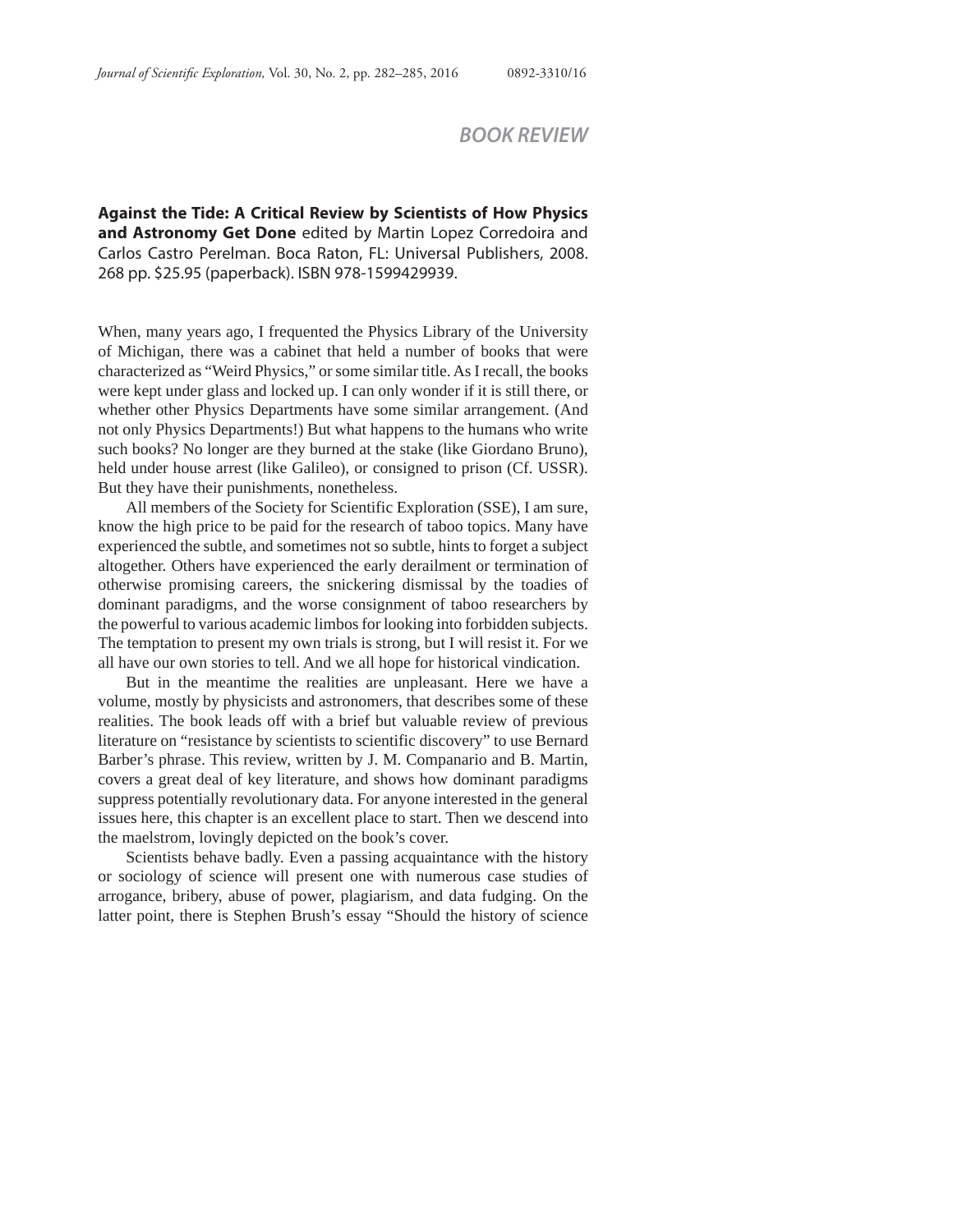be rated 'X'," where Brush answers in the affirmative (Brush 1974). But the present book is not a catalog of unprofessional behavior so much as one that catalogs the resistance to novel observation and theory, often carried out with "extreme prejudice" to the researcher.

In some cases the anomalous data cannot be published in mainstream journals, because the gatekeepers of whatever orthodoxy hold the gate against them, as Halton Arp writes here about his anomalous red-shift data. Or they are willfully misinterpreted as supporting orthodox claims, often in violation of common sense and manifest appearances. One thinks, for instance, of



Michel Gauquelin and the "Mars Effect," whose many replications seemed only to further enrage the guardians of canonical truth, and elicited from them further instances of unscientific behavior, for instance in the notorious "Starbaby" episode. Or consider the long delay in mounting what certainly appeared to be the correct head atop the numerous Brontosaurus (now Apatosaurus) skeletons in museums, due to the authority of Henry Fairfield Osborn (Gould 1997). In other cases, we have what is apparently a highly corrupt political system (e.g., Apostol's essay in this volume regarding Romania), of which science is simply one part. Then the dark side of peer review, certainly a potential mechanism for protecting dogma and creating mediocrity, here scathingly explored by J. Marvin Herndon.

This is an angry book, and one can hardly blame its authors for their anger. Cynicism comes easily when big wheels in science have entourages and publicity machines worthy of rock stars. Corredoira asks "What do Astrophysics and the World's Oldest Profession Have in Common?" and then proceeds to show the reader just what. It is difficult to disagree with Corredoira's caricatures of peer review, conferences, and funding policies. Sometimes there are genuine scoundrels, as John Crewdson's book *Science Fictions* (2002) alleges Robert Gallo to be. But real scoundrels, I believe, are rare. Yet, again and again, the mere fact of unequal power itself leads to minor figures being squashed beneath the wheels of the Juggernaut of the superstar. And power also generates the toady phenomenon in all its glory. One wonders whether, in earlier centuries, when science had to struggle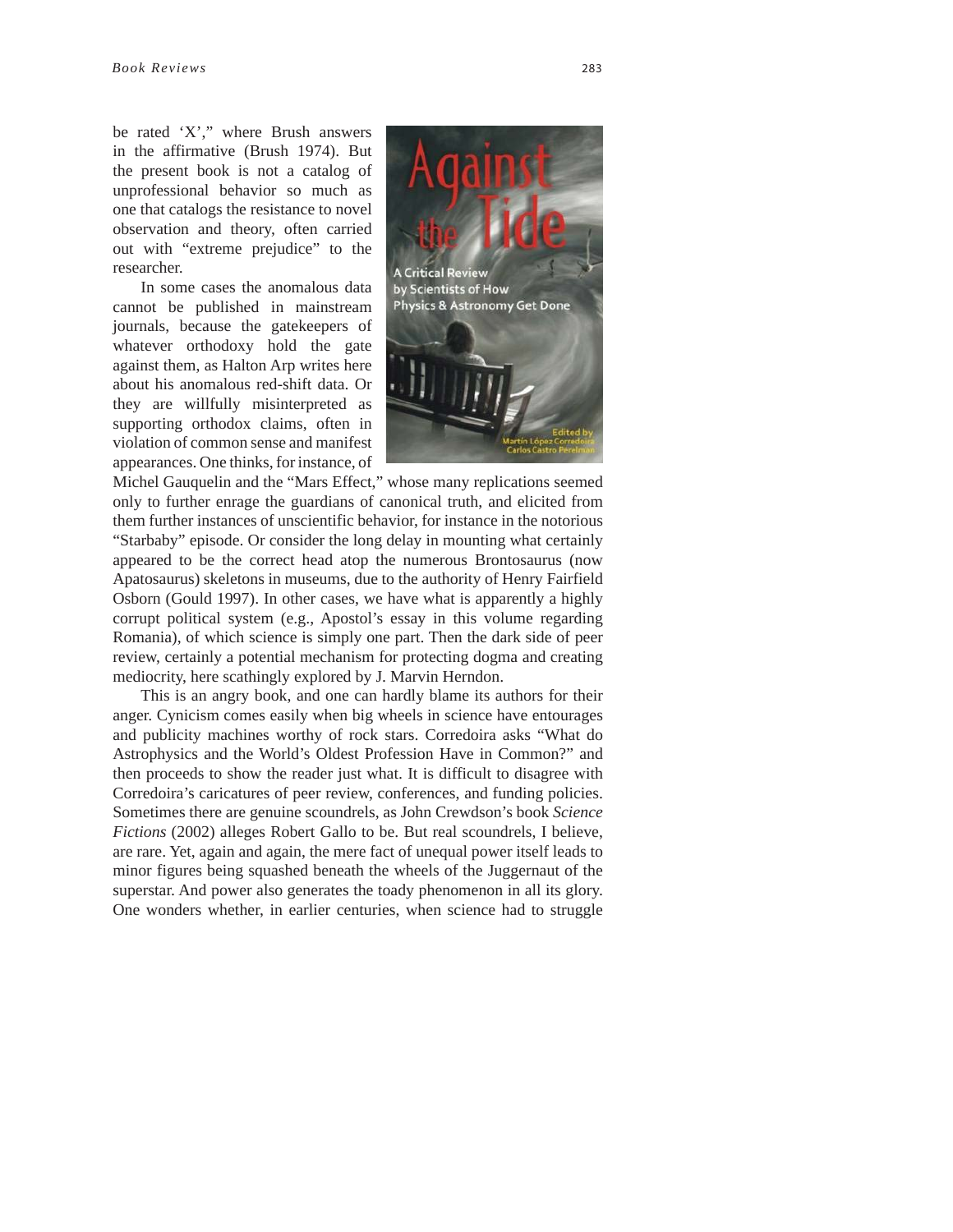for funding, these phenomena were so common. But today budgets can be very big. Build a supercollider and hierarchies will assert themselves immediately. It makes one want to go off to an island or a mountain retreat (Corredoira lives in the Canary Islands) and escape. Yet the question of causation and the comparison of differences in scientists' behavior in different countries is important. The last essay, by Carlos Castro Perelman, fairly bubbles with outrage.

But what is the alternative? Do some societies still have savants who don't have giant budgets, publicity machines, toadies, and outsized egos? And does anything important happen in such societies? And if these savants discover anything really important, how long will they resist all the charms of Big Science? Where there is success, I believe, this success is usually translated into power.

We might recognize that very similar suppression to that which attends anomalies research is the fate of intellectual dissidents in science who simply are simply guilty of holding a minority view. Often the "science monopolies" that Henry Bauer describes in his book on the subject have henchmen (or women) who are all too ready to carve up the heretics (Bauer 2012). In many respects this recalls the Catholic Church's pursuit of the Albigensians, many of whom resided in the city of Toulouse, which the Church proposed to wipe out during a crusade starting in 1207 AD. When one of the Papal Legate's retainers wondered if they would kill a lot of innocents as a side effect, he was told: "Kill them all. The Lord will recognize his own" [and presumably the innocents would thus be admitted to heaven]. They certainly killed a lot of them. One wonders if Donald Menzel, an astronomer whose "skepticism" about UFOs went rather far, was not engaged in an intellectual crusade of a similar type through his three books on UFOs.

I might note, in passing, a number of ways in which anomalistics researchers manage to go about their important business. The first model is to wait until enough academic power is attained, so that they cannot easily be dislodged (think J. Allen Hynek, Robert Jahn, and John Mack). This is why the SSE, rather than being filled by the young and rebellious, is largely peopled by full and emeritus professors. I would even counsel the young to keep their mouths shut until at least they have tenure. However, tenured professors who speak up, such as David Jacobs (UFOs) and Roy Mackal (Loch Ness), often advance no further once they do. Another model is the one I chose, which is to pick a less-demanding university and so largely be left in peace. This involves greatly revising one's ambitions regarding cushy positions, but still allows a considerable climb reputationally, both in academia per se and in one's chosen field of anomalistics. Model III is